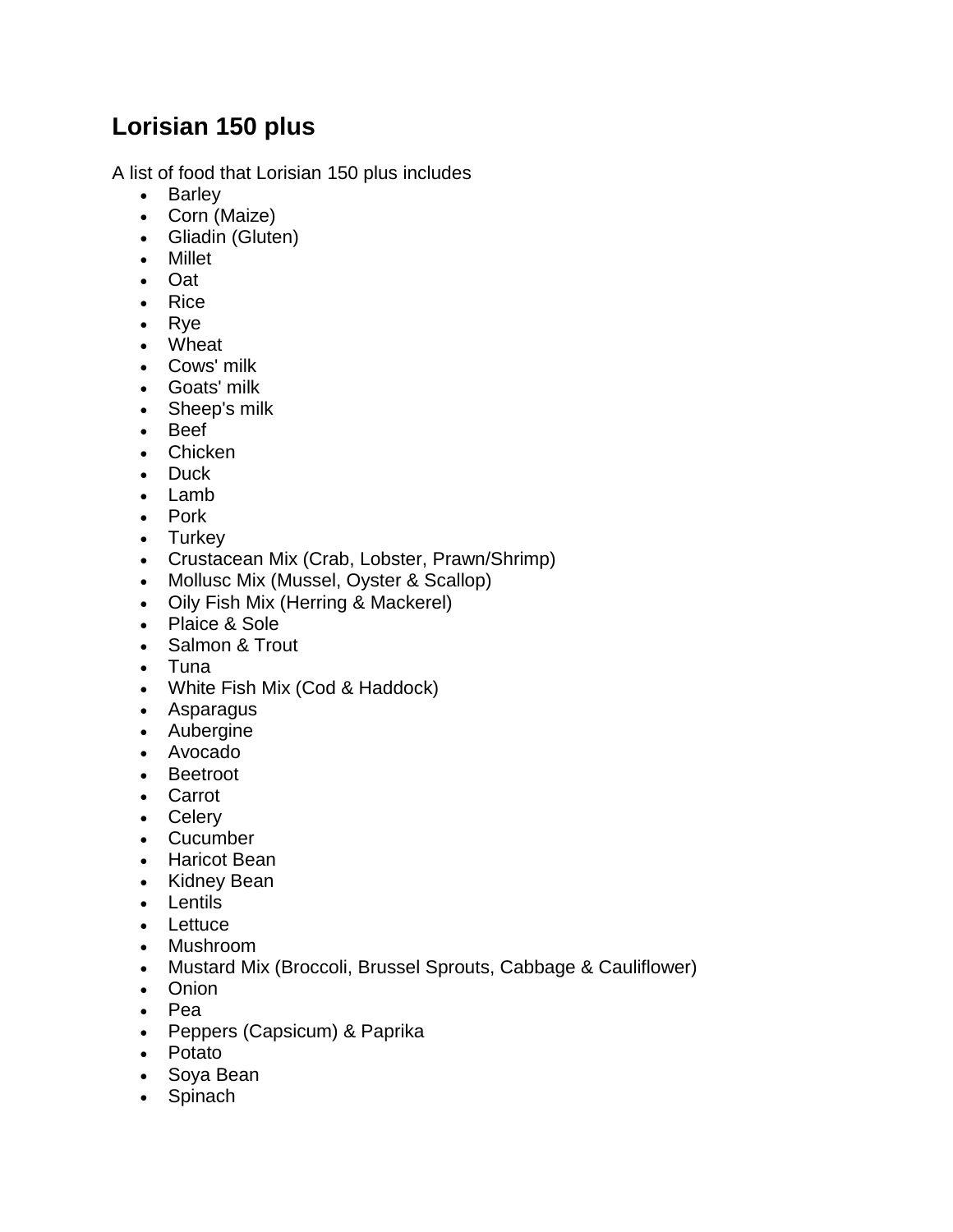- String Bean
- Acai berry
- Apple
- Apricot
- Banana
- Bilberry
- Blackberry
- Blackcurrant
- Blueberry
- Boysenberry
- Cherry
- Cranberry
- Elderberry & Elderflower
- Grape (Cabernet Sauvignon)
- Grape (Chardonnay)
- Grape (Chenin Blanc)
- Grape (Concord)
- Grape (Malbec)
- Grape (Merlot)
- Grape (Pinot Grigio)
- Grape (Pinot Noir)
- Grape (Red & White Zinfandel)
- Grape (Riesling)
- Grape (Sauvignon Blanc)
- Grape (Shiraz)
- Grapefruit
- Kiwi
- Lemon
- Lime
- Lychee
- Mango
- Melon Mix (Watermelon, Honeydew & Cantaloupe)
- Mulberry
- Olive
- Orange
- Papaya
- Peach
- Pear
- Pineapple
- Plum
- Pomegranate
- Raspberry
- Rhubarb
- Strawberry
- Tomato
- Almond